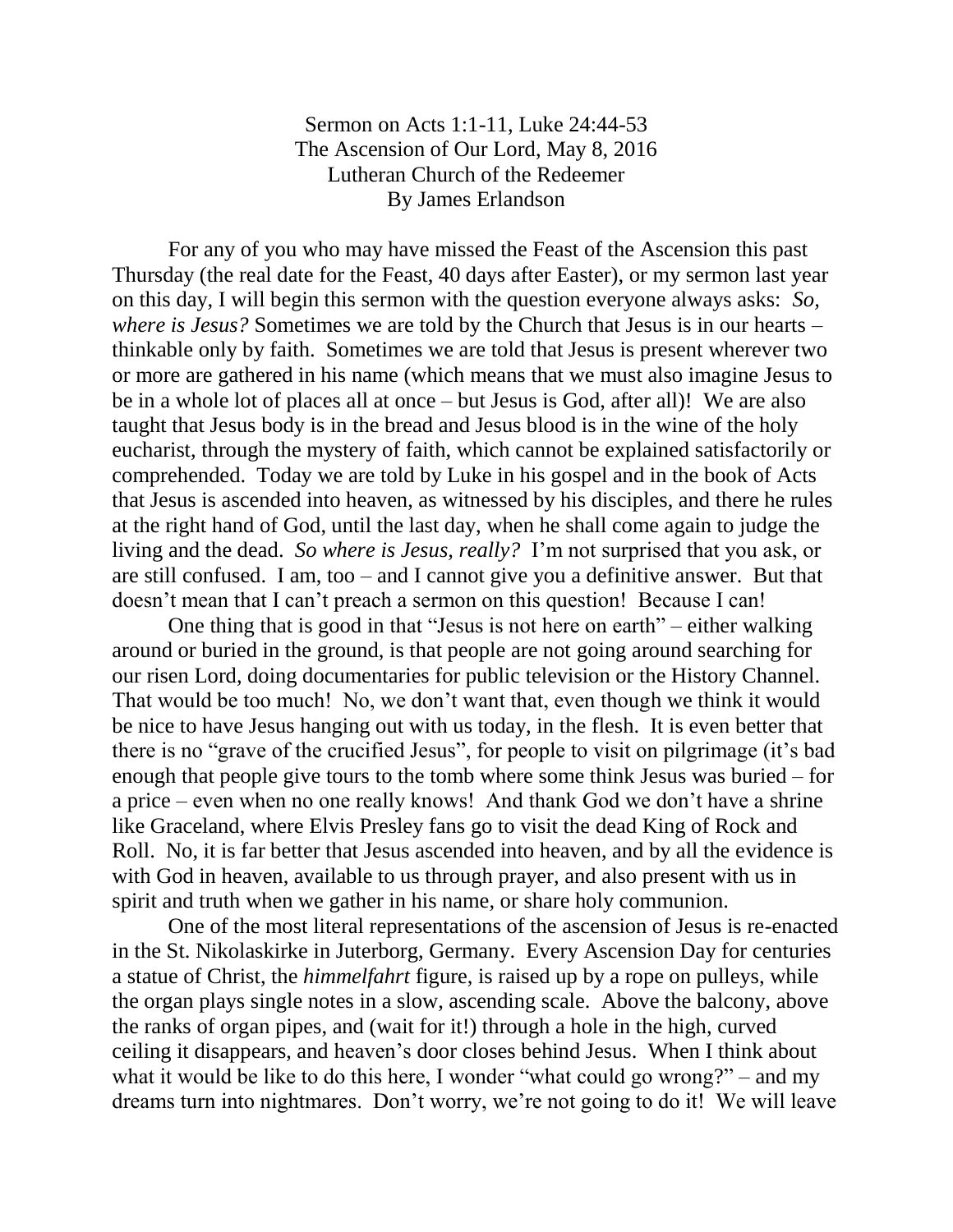the technological nightmare to more "high tech" mega churches, which have the digital powers and theatrical acumen to pull this off. We will stick to telling the story with words, hymns, and our prayers rising up to God in heaven like incense!

Artists through the ages have attempted to portray on canvas, stained glass and in music, their interpretations of the ascension of our Lord. Many of these works of art are quite famous, done in classic style – from Byzantine to Renaissance, to Romantic and Contemporary, often with Jesus surrounded by winged angels receiving him into the clouds. One of my favorites is that strange work you see on the cover of your service sheet. Take a closer look. It is the *Ascension of Christ* by the 20<sup>th</sup> century Spanish artist Salvador Dali, painted in 1958, which combines Catholic mysticism with nuclear physics! He painted it after having a dream, with several visions of Christ. This piece was inspired by the nucleus of the atom – which you can see in the center circle, which looks like a sunflower. This atom overlaps the divine sphere of the Holy Spirit, symbolized by a dove with outstretched wings. Jesus rises toward an energized, electrified heaven, his fingers curled by electric power. But the soles of Jesus' feet are soiled from walking among us on earth, and are the last thing the disciples would have seen. The face at the top of the painting is a portrait of Dali's wife and muse, named Gala – who often represented the Virgin Mary in his art. She is weeping as she watches her son leaving the earth. Never mind that the Assumption of Mary into heaven didn't happen until years *after* Jesus' ascension – this is all symbolic, of course! And it was, after all, Salvador Dali's dream. Strange, yet fascinating!

All works of art – and perhaps, even Luke's words in the gospel – are just symbolic representations of how Jesus the human being left the earth to be joined with the Father. It had to be done, lest human beings continually search for him in cities and towns, in jungles or desert wildernesses. Like all art, it's a visual rendition of a theological concept – that Jesus the human being becomes divine, who doesn't walk the earth in the flesh like a human any longer, because we believe that he is equally divine. Because we human beings are "stuck" on earth, anchored to the ground until the recent advent of airplanes and space travel, seeing our Lord ascend, or "float" into heaven, as something only God, or angels, can do. This is a strange, mysterious concept – only spoken of twice in scripture, both by the same author, Luke – at the end of the gospel, and at the beginning of Acts. In the Old Testament we read how Elijah was taken up in a chariot of fire into heaven by a whirlwind, which is equally strange. It's all beyond our human experience, just like the Resurrection of Jesus, which also is a subject for all kinds of art.

So what is the point of all this? Is it to add to the speculation of where Jesus is, and how he got there? I think not! Maybe the many works of art depicting the Ascension only serve to distract us from the point Jesus made to his disciples, and to us. In the gospel read today from Luke, Jesus told his disciples that repentance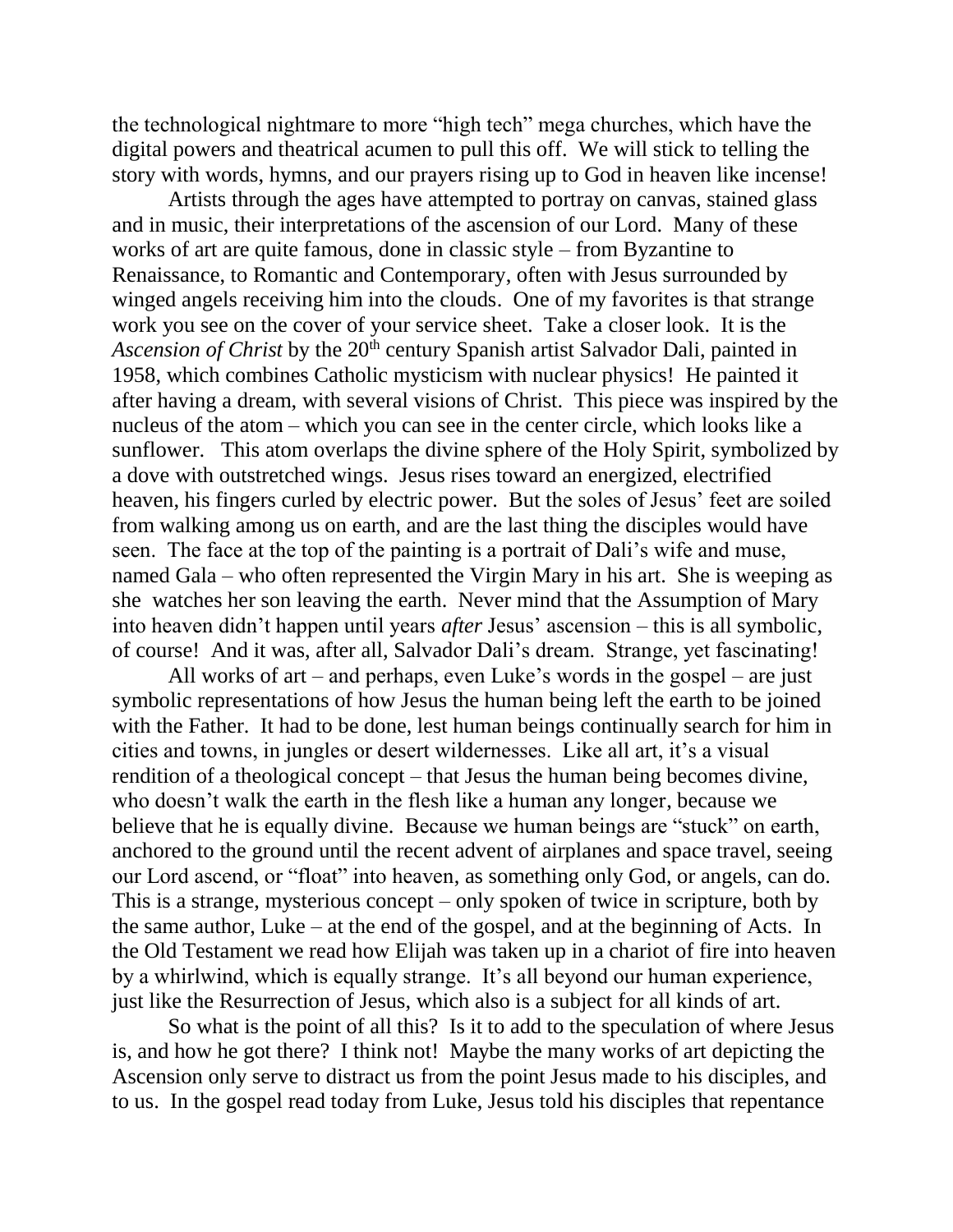and forgiveness of sins were to be proclaimed in his name to all nations. But first, wait in Jerusalem until they would receive power from on high – from the Holy Spirit. Then he led them out to Bethany, blessed them, and withdrew from them and was carried up into heaven. The disciples joyfully returned to Jerusalem, to pray and to wait for this power, as he promised would come.

In the beginning of the book of Acts, Luke tells the story again, to make sure we get the point. He told his disciples again that they would receive power from the Holy Spirit, and they would be his witnesses in Jerusalem, in all Judea and Samaria, and to the ends of the earth. Amazingly, as Jesus was saying this, he was lifted up into the clouds, out of sight. As they were looking, two men in white robes stood by them (by their dress, we assume they are angel messengers). "Why do you stand looking up toward heaven?" So they returned to Jerusalem to wait, as Jesus had told them. We will take up the story again next Sunday, which is the Feast of Pentecost, when that power of the Holy Spirit did come, filling them with the ability to speak the words of the gospel in the languages of many nations.

But even as they praised God for Jesus' ascension and held onto their thoughts of heaven, the work of the apostles took place on the ground, just as Jesus' work did. Recall those feet of Jesus soiled with dirt, from walking on earth – the disciples' last glimpse of him in the Ascension! We follow a Lord who walked as he talked with his disciples, about the way that leads to life. His feet carried him to towns and villages that were off the usual path, where he sat at tables to eat with outcasts and sinners, as well as with Pharisees, to sit with children and hold them in his arms, to heal the sick and feed the hungry, and then to the steps of the Temple where he challenged the disparities between the wealthy and the poor.

The Ascension reminds us of our mission as well. We aren't made to spend our time gazing into heaven, contemplating what the future up there might be like for us. The angel messengers remind us that our place is here, where God has sent us, to wait for the power of the Spirit, and then to take our witness to God's goodness and mercy in our lives to others. Walking with others like Jesus did will also leave our feet dirty, and maybe even tired and sore! Perhaps if someone were to paint a picture of our calling as Christians, it might be a little bit like the Salvador Dali painting, with our attention focused on God's Word in Christ Jesus, and our feet soiled and dirty as we walk with one another – or those places where we wouldn't go, except out of faith.

So we remember today how God is not limited by time or space, just as Jesus is not bound by heaven or by earth. With Jesus walking beside us, going before us and encouraging us from behind, perhaps you and I will dare to go out into this world where the Holy Spirit leads us. For in our baptism we have also